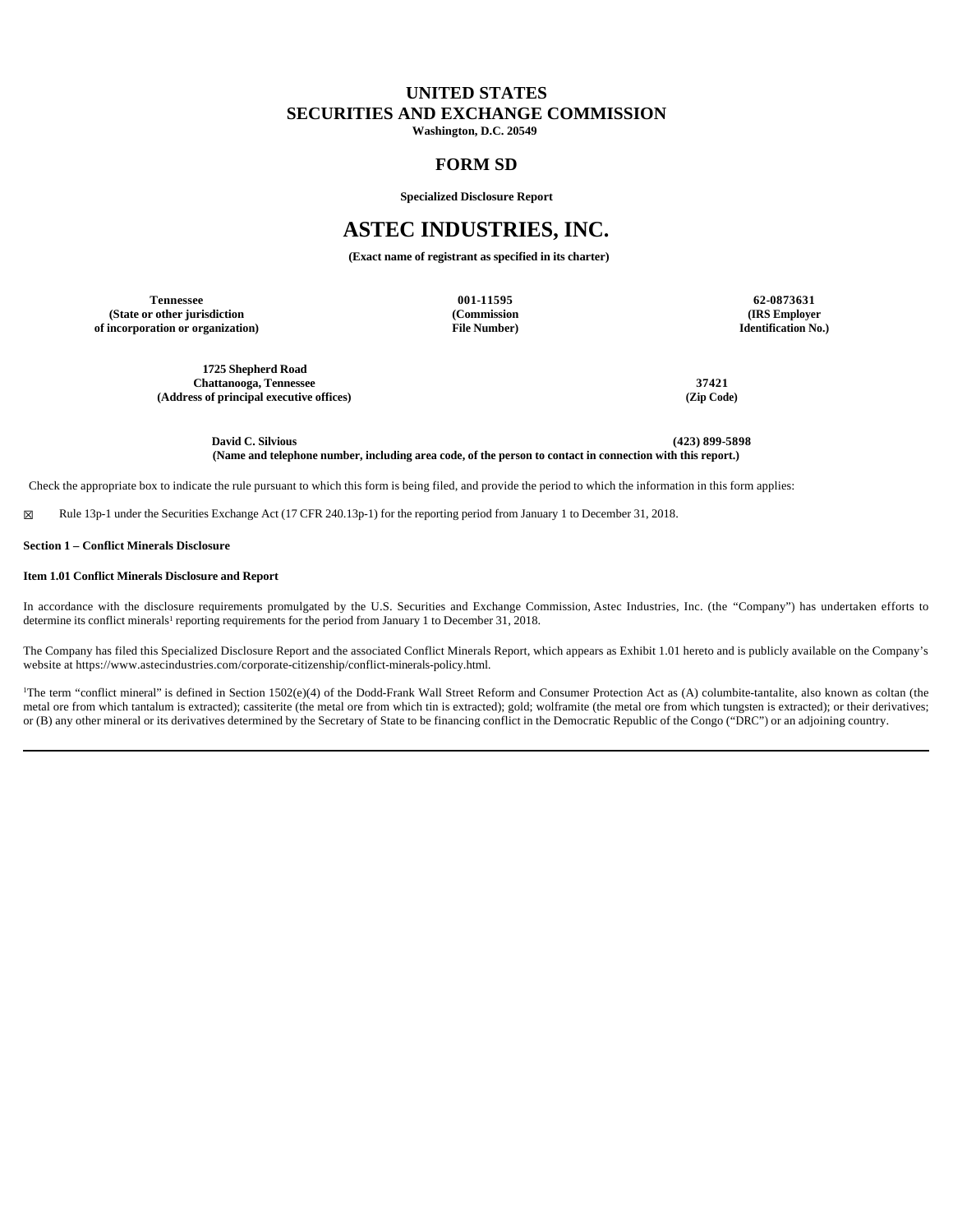### **Item 1.02 Exhibit**

The Company's Conflict Minerals Report is provided as Exhibit 1.01 hereto.

#### **Section 2 – Exhibits**

### **Item 2.01 Exhibits**

The following exhibit is filed as part of this report.

Exhibit 1.01 – Astec Industries, Inc.'s Conflict Minerals Report for the period January 1 to December 31, 2018.

#### **\*\*\*\*\***

### **SIGNATURE**

Pursuant to the requirements of the Securities Exchange Act of 1934, the registrant has duly caused this report to be signed on its behalf by the duly authorized undersigned.

Astec Industries, Inc.

By: /s/ David C. Silvious Date: May 23, 2019

David C. Silvious Chief Financial Officer, Vice President, and Treasurer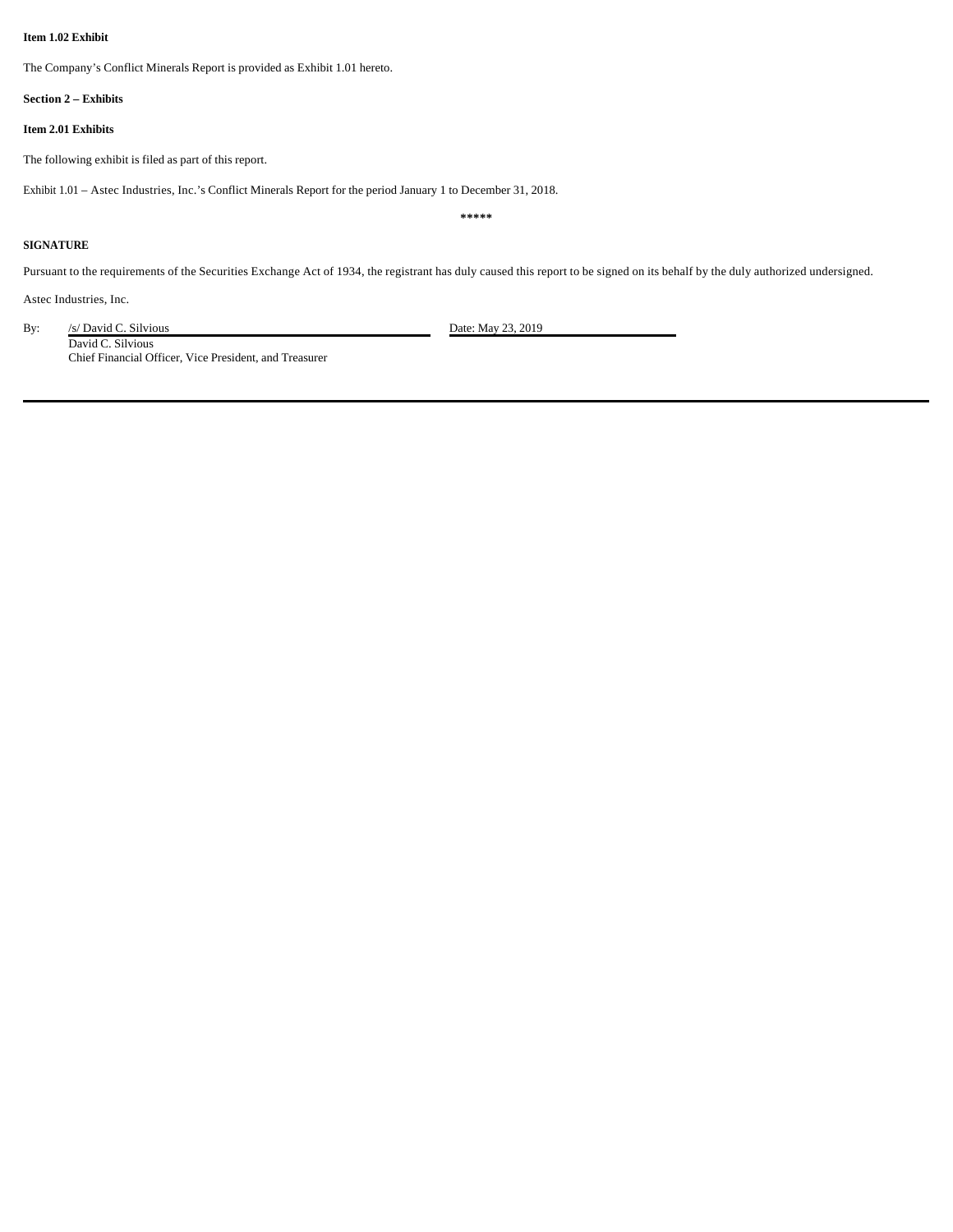### **CONFLICT MINERALS REPORT OF ASTEC INDUSTRIES, INC. FOR THE REPORTING PERIOD FROM JANUARY 1 TO DECEMBER 31, 2018**

### **I. Introduction**

\_\_\_\_\_\_\_\_\_\_\_\_\_\_\_\_\_\_\_\_\_

This is the Conflict Minerals<sup>1</sup> Report of Astec Industries, Inc. ("we," "our," "us," or the "Company") prepared for calendar year 2018 in accordance with Rule 13p-1 ("Rule 13p-1") under the Securities Exchange Act of 1934 (the "Act"). Numerous terms in this Report are defined in Rule 13p-1 of the Act and SEC Release No. 34-67716 (August 22, 2012) under the Act (the "Adopting Release"). The reader is referred to these sources for the definitions of defined terms contained herein.

In accordance with Rule 13p-1, we undertook efforts to determine the presence and source of the conflict minerals within our products. The Company designed its efforts in conformity with the internationally recognized due diligence framework set forth in the *Organisation for Economic Co-operation and Development ("OECD") Due Diligence Guidance for Responsible Supply Chains of Minerals from Conflict-Affected and High-Risk Areas<sup>2</sup>* ("OECD Due Diligence Guidance") and related Supplements.

The statements below are based on the activities performed to date in good faith by the Company and are based on the infrastructure and information available at the time of this filing. Factors that could affect the accuracy of these statements include, but are not limited to, incomplete supplier data or available smelter data, errors or omissions by suppliers or smelters, evolving identification of smelters, incomplete information from industry or other third-party sources, continuing guidance regarding the SEC final rules, and other issues.

<sup>1</sup>The term "conflict mineral" is defined in Section 1502(e)(4) of the Dodd-Frank Wall Street Reform and Consumer Protection Act as (A) columbite-tantalite, also known as coltan (the metal ore from which tantalum is extracted); cassiterite (the metal ore from which tin is extracted); gold; wolframite (the metal ore from which tungsten is extracted); or their derivatives; or (B) any other mineral or its derivatives determined by the Secretary of State to be financing conflict in the Democratic Republic of the Congo ("DRC") or an adjoining country.

<sup>2</sup>OECD (2016), OECD Due Diligence Guidance for Responsible Supply Chains of Minerals from Conflict-Affected and High-Risk Areas: Third Edition, OECD Publishing, Paris. http://dx.doi.org/10.1787/9789264252479-en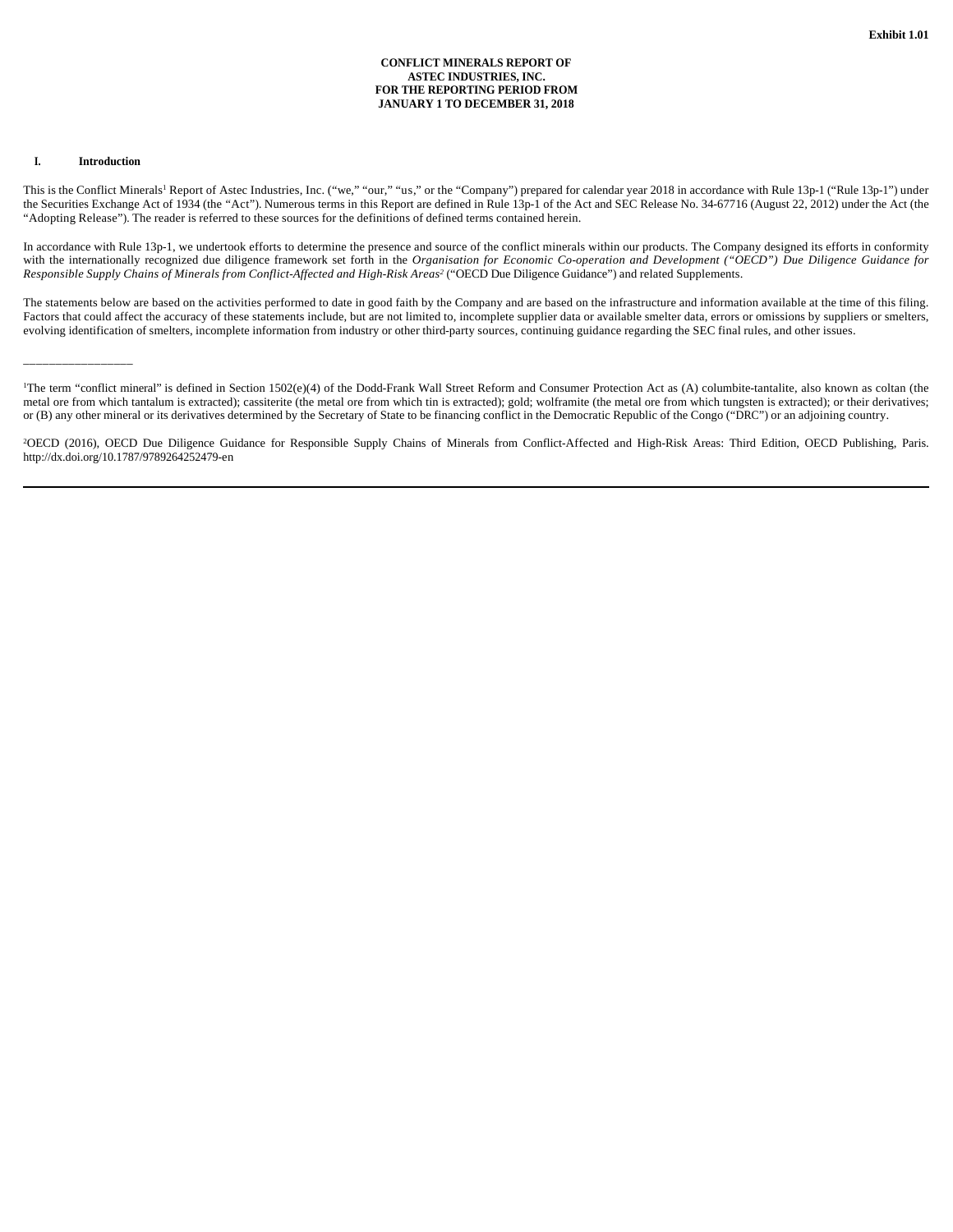# **Company Profile**

The Company is a Tennessee corporation which was incorporated in 1972. The Company designs, engineers, manufactures and markets equipment and components used primarily in road building and related construction activities as well as other products discussed below. The Company's products are used in each phase of road building, from quarrying and crushing the aggregate to application of the road surface. The Company also manufactures certain equipment and components unrelated to road construction, including equipment for the mining, quarrying, construction and demolition industries and port and rail yard operators; gas and oil drilling rigs; water well and geothermal drilling rigs; industrial heat transfer equipment; commercial whole-tree pulpwood chippers; horizontal grinders; blower trucks; concrete plants; commercial and industrial burners; and combustion control systems. The Company's subsidiaries hold 93 United States and 130 foreign patents and have an additional 62 United States and 86 foreign patent applications pending. The Company has been responsible for many technological and engineering innovations in the industries in which it operates. The Company's products are marketed both domestically and internationally. In addition to equipment sales, the Company manufactures and sells replacement parts for equipment in each of its product lines and replacement parts for some competitors' equipment. The distribution and sale of replacement parts is an integral part of the Company's business. We are subject to this rule as we have determined that, during 2018, conflict minerals were likely necessary to the functionality or production of products we manufactured or contracted to manufacture. The Company, as a purchaser of component parts, is many steps removed from the mining of conflict minerals. We do not purchase raw ore or unrefined conflict minerals and we conduct no purchasing activities directly in the DRC or adjoining countries.

### **Conflict Minerals Policy**

The Company developed a policy statement to support the goals expressed by Congress in enacting Section 1502 of the Dodd-Frank Wall Street Reform and Consumer Protection Act. The policy highlights the Company's commitment to complying with the reporting and due diligence obligations required by the SEC rule and the Company's expectations from its suppliers. In addition, the policy includes language encouraging suppliers to source responsibly. The policy resides on our corporate website (https://www.astecindustries.com/corporate-citizenship/conflict-minerals-policy.html).

### **Reasonable Country of Origin Inquiry Information**

We have conducted a good faith reasonable country of origin inquiry ("RCOI") to determine whether the necessary conflict minerals originated in the DRC or an adjoining country or came from recycled or scrap sources.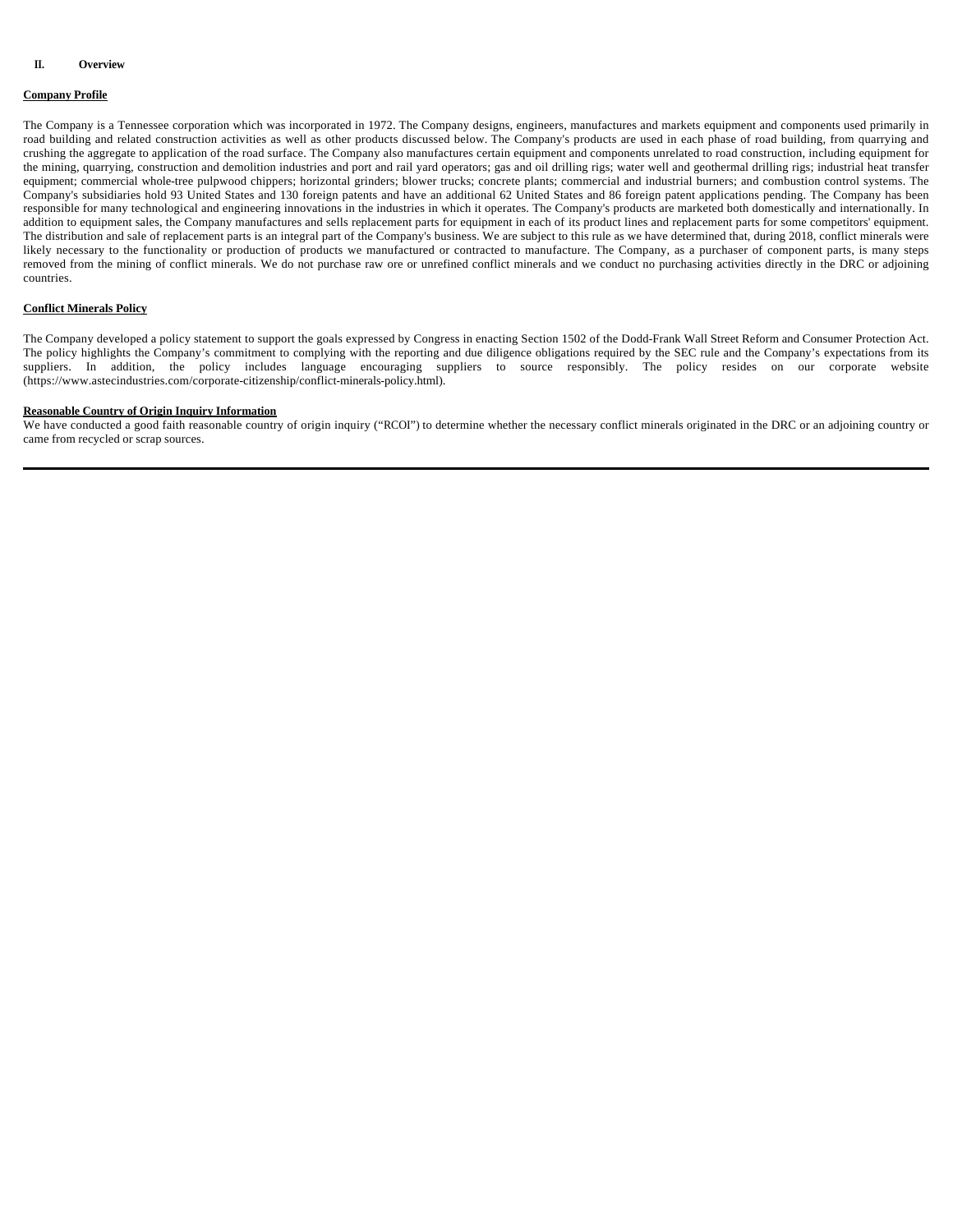The Company's RCOI process included reviewing the products manufactured or contracted to be manufactured during the Reporting Period to identify products that should be deemed in-scope as described by the Adopting Release and conducting an inquiry of our direct suppliers of the in-scope products using the Responsible Minerals Initiative's ("RMI") Conflict Minerals Reporting Template ("CMRT"). Based on the results of our RCOI which indicated sourcing from the DRC or an adjoining country, we exercised due diligence on the source and chain of custody of the conflict minerals in accordance with the OECD Due Diligence Guidance. Our due diligence efforts are discussed further in this Conflict Minerals Report.

### **Due Diligence Program Design**

The Company designed its conflict minerals program to conform, in all material respects, with the five-step framework of the OECD Due Diligence Guidance, the Supplement on Tin, Tantalum, and Tungsten, and the Supplement on Gold, specifically as they relate to our position in the minerals supply chain as a "downstream" company:

- Step 1: Establish strong company management systems
- Step 2: Identify and assess risks in the supply chain<br>Step 3: Design and implement a strategy to respond
- Design and implement a strategy to respond to identified risks
- Step 4: Carry out independent third-party audit of smelter/refiner's due diligence practices
- Step 5: Report annually on supply chain due diligence.

### **III. Due Diligence Measures Performed by The Company**

The following describes the measures taken to reasonably determine the country of origin and to exercise due diligence in the mineral supply chain in conformance with the OECD Due Diligence Guidance.

Step 1: Establish strong company management systems

- a. Conflict minerals team The Company established a conflict minerals team that includes individuals from the relevant business units and departments, including compliance, finance, procurement, sales, and legal. The team was structured to include the involvement from those in upper management roles, including the Procurement Director, to ensure that critical information, including the Company's conflict minerals policy, reached relevant employees and suppliers.
- b. Conflict minerals policy The Company adopted and published a policy establishing the expectations of our suppliers. The policy resides on our corporate website.
- c. Internal engagement We developed a training program to educate employees on our conflict minerals process, the goals of our program, and our reporting obligations as a supplier and a public filer.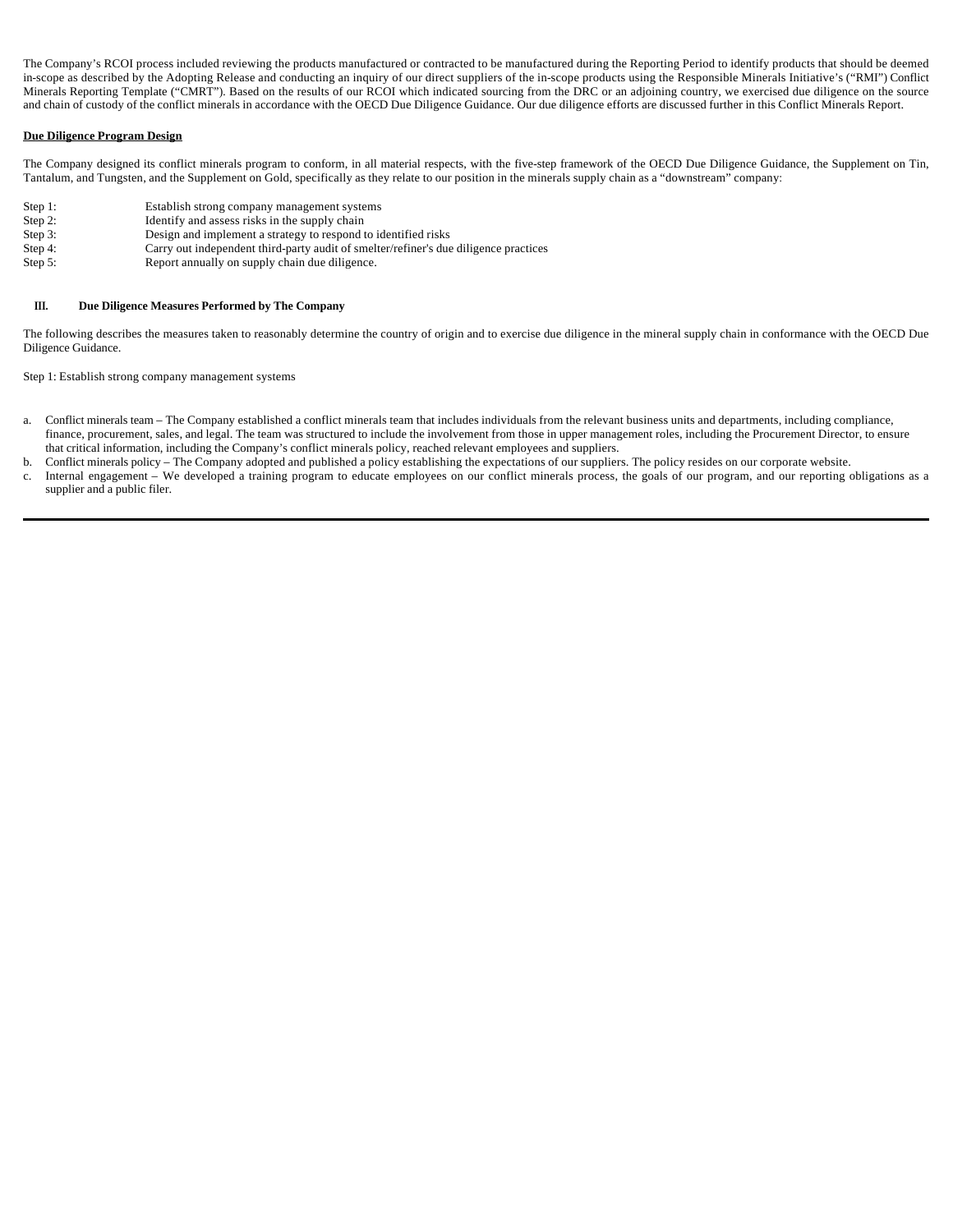- d. Supplier engagement The Company communicated its conflict minerals policy and provided educational materials to our in-scope suppliers. Suppliers were informed when the request for information was initiated on the conflict minerals disclosure requirements as well as recommendations for developing, implementing, and documenting a conflict minerals compliance program. Stakeholders can communicate directly and confidentially with our compliance officer.
- e. Company level grievance mechanism As recommended by the OECD Due Diligence Guidance, the Company has a grievance mechanism in place as a risk-awareness system for conflict minerals issues. The policy statement provides a contact for internal and external stakeholders to reach out to regarding questions and concerns.
- f. Records management The Company will maintain records relating to our conflict minerals program in accordance with the recommended record retention guidelines of five years.

Step 2: Identify and assess risks in the supply chain

We performed the following steps as part of our risk assessment process:

- a. Identified products in scope Our conflict minerals team conducted a detailed review of the products manufactured or contracted to be manufactured during the Reporting Period to identify products that should be deemed in-scope as described by the Adopting Release.
- b. Conducted RCOI The Company utilized the industry-developed CMRT to query our suppliers for conflict minerals information. We requested this information from the Tier 1 suppliers who provide materials and components for the products deemed in-scope by our conflict minerals team. We evaluated the responses from the templates submitted by our suppliers to determine our reporting obligation based on this RCOI. See Appendix I for a list of countries of origin identified through the RCOI process.
- c. Completed additional follow-up The Company contacted direct suppliers that did not respond to our request for conflict minerals information by the requested date. We also worked to clarify and validate the accuracy of information provided by our suppliers.
- d. Identified smelters or refiners ("SORs") The Company compiled a list of SORs in our supply chain using our suppliers' responses in their CMRTs. The Company reconciled this list to the list of smelter facilities designated by the RMI's Responsible Minerals Assurance Process ("RMAP"). The RMAP completes independent, third-party audits of smelters and refiners to determine which can be validated as having systems in place that ensure the minerals are responsible sourced according to the OECD Due Diligence Guidance. The Company maintains a database of smelter aliases to reconcile suppliers' smelters lists to the list of RMI SORs. We have provided that list in this report within section IV – Product Description; Processing Facilities.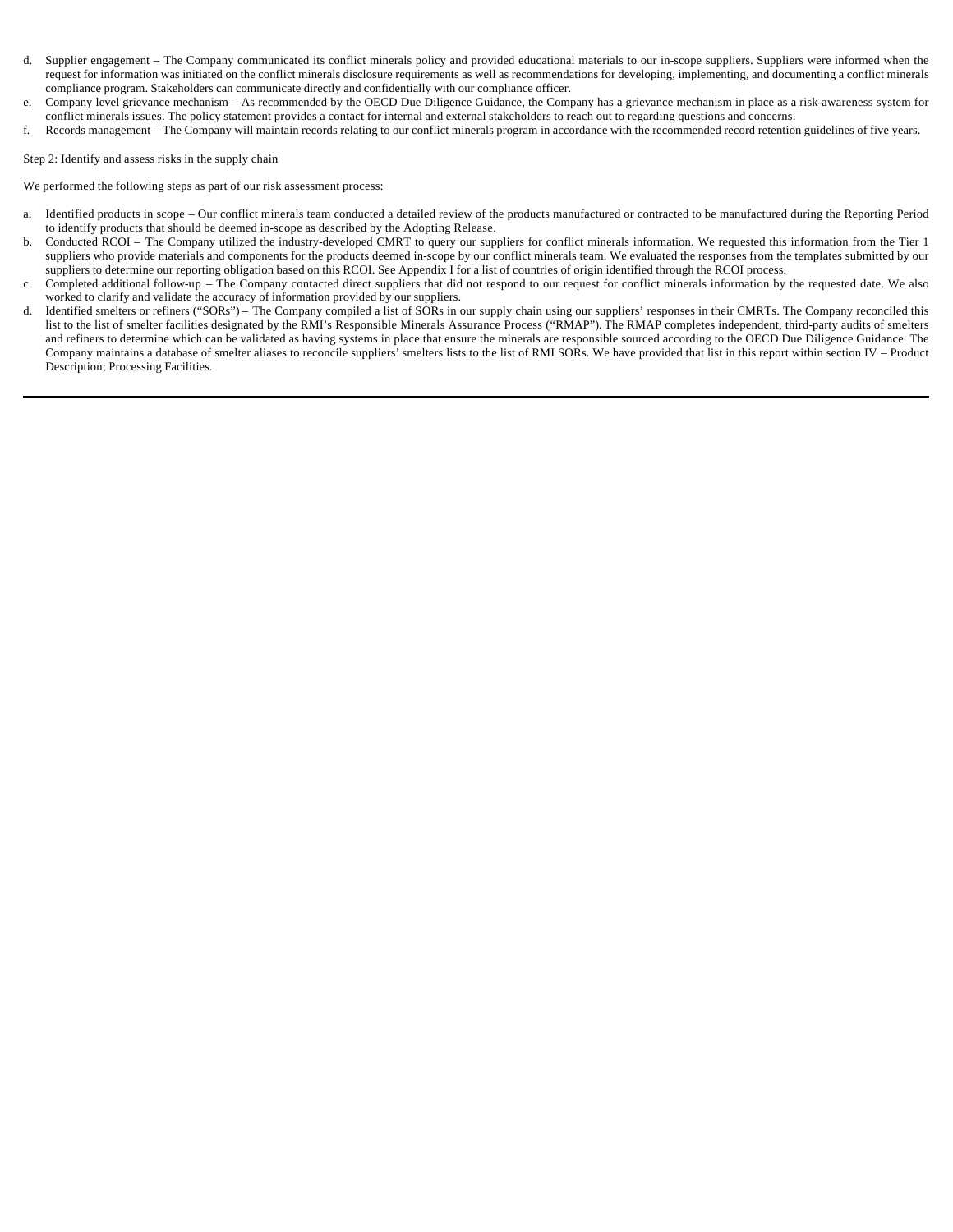### Step 3: Design and implement a strategy to respond to identified risks

We performed the following steps as part of our risk management plan:

- a. Reporting results to senior management As necessary, the Conflict Minerals team reports the results of our RCOI to upper management which included the team's plan to respond to risks identified in the due diligence processes.
- b. Designed and implemented a plan The Company used established risk rating criteria to evaluate suppliers based on the responses provided within their CMRT, as well as, any additional documentation furnished to support those responses and the suppliers' due diligence processes. In the coming year, the resulting risk ratings will be used to develop specific supplier outreach and training to address the identified risks and to take corrective actions with suppliers found not in compliance with the Company's conflict minerals policy.
- c. Verified SORs As part of the risk mitigation process, the Company reconciled the list of SORs collected from suppliers to the list of smelter facilities validated by the RMI. The Company maintains a database of smelter aliases to reconcile suppliers' smelters lists to the list of RMI SORs.

Step 4: Carry out independent third-party audit of smelter/refiner's due diligence practices

The Company is using information provided by independent third party audit programs, including the RMI, London Bullion Market Association (LBMA), and Responsible Jewelry Council (RJC), to confirm the existence and verify the OECD-conformance status of SORs identified during our due diligence.

For smelters that had not been audited as conformant, the Company sent a communication to encourage participation in the RMAP and requested the SOR to provide the mines and/or locations the SOR sources from to assist in identifying all countries of origin.

#### Step 5: Report annually on supply chain due diligence

Accordingly, this Conflict Minerals Report has been filed with the SEC and is available on our website at https://www.astecindustries.com/corporate-citizenship/conflict-mineralspolicy.html.

### **IV. Product Description; Processing Facilities**

Product Description - The Company's business units are aggregated into three reportable business segments based upon the nature of the product or services produced, the type of customer for the products, the similarity of economic characteristics, the manner in which management reviews results and the nature of the production process, among other considerations. The Company's reportable business segments are (i) Infrastructure Group, (ii) Aggregate and Mining Group and (iii) Energy Group.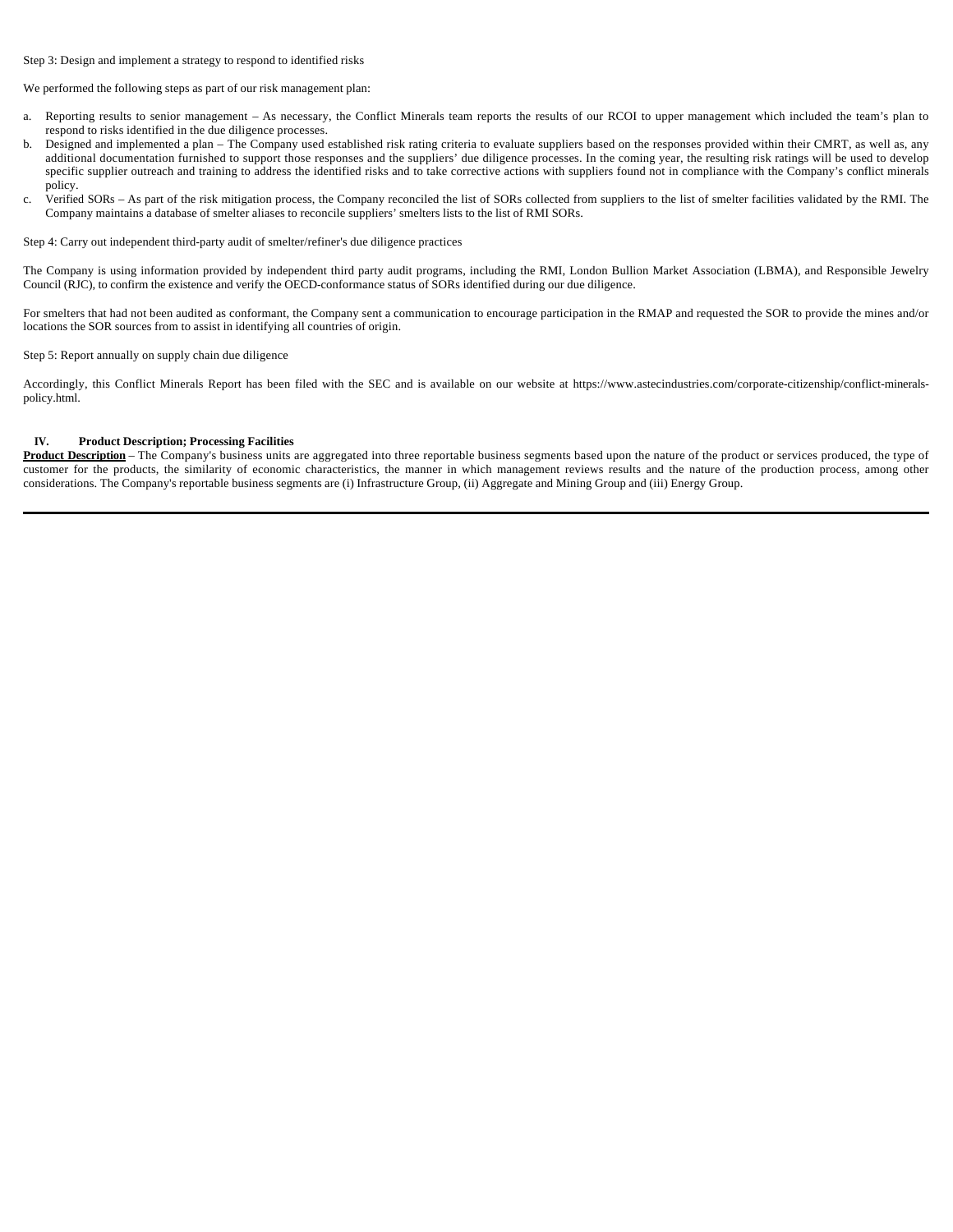**Processing Facilities** – Based on our due diligence process and the information received from our suppliers, the following facilities were identified by the Company's suppliers as the smelters and refiners of the tin, tantalum, tungsten and/or gold present in and necessary to the functionality of products manufactured by the Company in the calendar year ended December 31, 2018. The information from our suppliers is still evolving and may contain company-level declarations. As such, this smelter list is presented in good faith as the best information we have to date. This list may contain smelters that are not in our supply chain and/or there may be other smelters not yet identified in our due diligence process. We will continue to update the list as our information and the relevant third-party data from RMI, LBMA, and RJC improves.

| Metal | <b>Smelter Name</b>                                           | Country                     | <b>Smelter ID</b> |
|-------|---------------------------------------------------------------|-----------------------------|-------------------|
| Gold  | 8853 S.p.A.                                                   | <b>ITALY</b>                | CID002763         |
| Gold  | <b>Advanced Chemical Company</b>                              | UNITED STATES OF AMERICA    | CID000015         |
| Gold  | Aida Chemical Industries Co., Ltd.                            | <b>JAPAN</b>                | CID000019         |
| Gold  | Al Etihad Gold Refinery DMCC                                  | <b>UNITED ARAB EMIRATES</b> | CID002560         |
| Gold  | Allgemeine Gold-und Silberscheideanstalt A.G.                 | <b>GERMANY</b>              | CID000035         |
| Gold  | Almalyk Mining and Metallurgical Complex (AMMC)               | <b>UZBEKISTAN</b>           | CID000041         |
| Gold  | AngloGold Ashanti Corrego do Sitio Mineracao                  | <b>BRAZIL</b>               | CID000058         |
| Gold  | Argor-Heraeus S.A.                                            | <b>SWITZERLAND</b>          | CID000077         |
| Gold  | Asahi Pretec Corp.                                            | <b>JAPAN</b>                | CID000082         |
| Gold  | Asahi Refining Canada Ltd.                                    | <b>CANADA</b>               | CID000924         |
| Gold  | Asahi Refining USA Inc.                                       | UNITED STATES OF AMERICA    | CID000920         |
| Gold  | Asaka Riken Co., Ltd.                                         | <b>JAPAN</b>                | CID000090         |
| Gold  | <b>AU Traders and Refiners</b>                                | <b>SOUTH AFRICA</b>         | CID002850         |
| Gold  | Aurubis AG                                                    | <b>GERMANY</b>              | CID000113         |
| Gold  | <b>Bangalore Refinery</b>                                     | <b>INDIA</b>                | CID002863         |
| Gold  | Bangko Sentral ng Pilipinas (Central Bank of the Philippines) | <b>PHILIPPINES</b>          | CID000128         |
| Gold  | <b>Boliden AB</b>                                             | <b>SWEDEN</b>               | CID000157         |
| Gold  | C. Hafner $GmbH + Co. KG$                                     | <b>GERMANY</b>              | CID000176         |
| Gold  | Caridad                                                       | <b>MEXICO</b>               | CID000180         |
| Gold  | CCR Refinery - Glencore Canada Corporation                    | <b>CANADA</b>               | CID000185         |
| Gold  | Cendres + Metaux S.A.                                         | <b>SWITZERLAND</b>          | CID000189         |
| Gold  | Chimet S.p.A.                                                 | <b>ITALY</b>                | CID000233         |
| Gold  | Chugai Mining                                                 | <b>JAPAN</b>                | CID000264         |
| Gold  | Daejin Indus Co., Ltd.                                        | KOREA, REPUBLIC OF          | CID000328         |
| Gold  | Daye Non-Ferrous Metals Mining Ltd.                           | <b>CHINA</b>                | CID000343         |
| Gold  | Degussa Sonne / Mond Goldhandel GmbH                          | <b>GERMANY</b>              | CID002867         |
| Gold  | Dijllah Gold Refinery FZC                                     | <b>UNITED ARAB EMIRATES</b> | CID003348         |
| Gold  | DODUCO Contacts and Refining GmbH                             | <b>GERMANY</b>              | CID000362         |
| Gold  | Dowa                                                          | <b>JAPAN</b>                | CID000401         |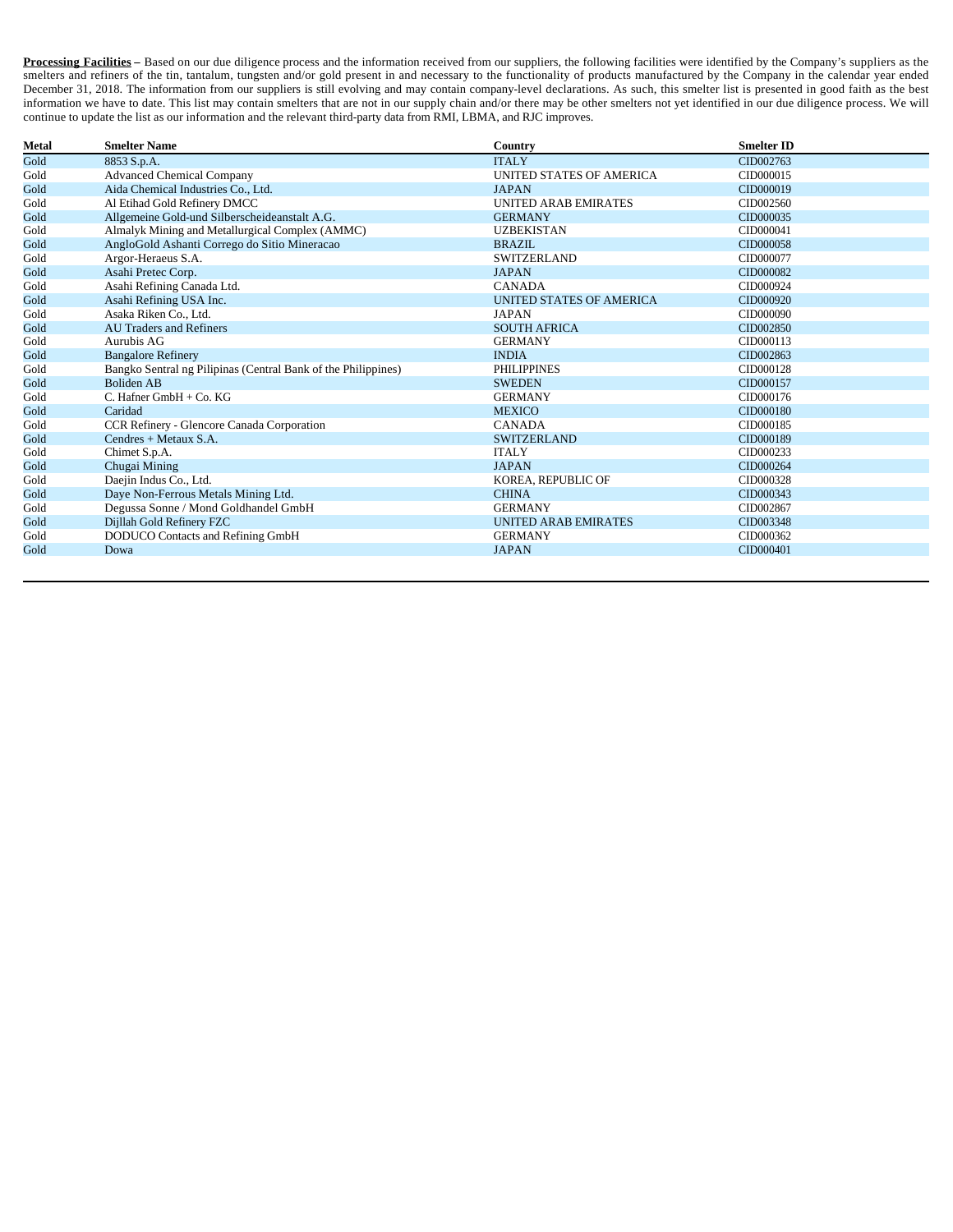| Gold | DS PRETECH Co., Ltd.                                            | KOREA, REPUBLIC OF          | CID003195 |
|------|-----------------------------------------------------------------|-----------------------------|-----------|
| Gold | DSC (Do Sung Corporation)                                       | KOREA, REPUBLIC OF          | CID000359 |
| Gold | Eco-System Recycling Co., Ltd.                                  | <b>JAPAN</b>                | CID000425 |
| Gold | <b>Emirates Gold DMCC</b>                                       | <b>UNITED ARAB EMIRATES</b> | CID002561 |
| Gold | GCC Gujrat Gold Centre Pvt. Ltd.                                | <b>INDIA</b>                | CID002852 |
| Gold | Geib Refining Corporation                                       | UNITED STATES OF AMERICA    | CID002459 |
| Gold | Gold Refinery of Zijin Mining Group Co., Ltd.                   | <b>CHINA</b>                | CID002243 |
| Gold | Great Wall Precious Metals Co., Ltd. of CBPM                    | <b>CHINA</b>                | CID001909 |
| Gold | Guangdong Jinding Gold Limited                                  | <b>CHINA</b>                | CID002312 |
| Gold | Guoda Safina High-Tech Environmental Refinery Co., Ltd.         | <b>CHINA</b>                | CID000651 |
| Gold | Hangzhou Fuchunjiang Smelting Co., Ltd.                         | <b>CHINA</b>                | CID000671 |
| Gold | HeeSung Metal Ltd.                                              | KOREA, REPUBLIC OF          | CID000689 |
| Gold | Heimerle + Meule GmbH                                           | <b>GERMANY</b>              | CID000694 |
| Gold | Heraeus Metals Hong Kong Ltd.                                   | <b>CHINA</b>                | CID000707 |
| Gold | Heraeus Precious Metals GmbH & Co. KG                           | <b>GERMANY</b>              | CID000711 |
| Gold | Hunan Chenzhou Mining Co., Ltd.                                 | <b>CHINA</b>                | CID000767 |
| Gold | Hunan Guiyang yinxing Nonferrous Smelting Co., Ltd.             | <b>CHINA</b>                | CID000773 |
| Gold | HwaSeong CJ CO., LTD.                                           | KOREA, REPUBLIC OF          | CID000778 |
| Gold | Inner Mongolia Qiankun Gold and Silver Refinery Share Co., Ltd. | <b>CHINA</b>                | CID000801 |
| Gold | <b>International Precious Metal Refiners</b>                    | UNITED ARAB EMIRATES        | CID002562 |
| Gold | Ishifuku Metal Industry Co., Ltd.                               | <b>JAPAN</b>                | CID000807 |
| Gold | <b>Istanbul Gold Refinery</b>                                   | <b>TURKEY</b>               | CID000814 |
| Gold | Italpreziosi                                                    | <b>ITALY</b>                | CID002765 |
| Gold | Japan Mint                                                      | <b>JAPAN</b>                | CID000823 |
| Gold | Jiangxi Copper Co., Ltd.                                        | <b>CHINA</b>                | CID000855 |
| Gold | <b>JSC</b> Uralelectromed                                       | <b>RUSSIAN FEDERATION</b>   | CID000929 |
| Gold | JX Nippon Mining & Metals Co., Ltd.                             | <b>JAPAN</b>                | CID000937 |
| Gold | Kazakhmys Smelting LLC                                          | <b>KAZAKHSTAN</b>           | CID000956 |
| Gold | Kazzinc                                                         | <b>KAZAKHSTAN</b>           | CID000957 |
| Gold | Kennecott Utah Copper LLC                                       | UNITED STATES OF AMERICA    | CID000969 |
| Gold | KGHM Polska Miedz Spolka Akcyjna                                | <b>POLAND</b>               | CID002511 |
| Gold | Kojima Chemicals Co., Ltd.                                      | <b>JAPAN</b>                | CID000981 |
| Gold | Korea Zinc Co., Ltd.                                            | KOREA, REPUBLIC OF          | CID002605 |
| Gold | Kyrgyzaltyn JSC                                                 | <b>KYRGYZSTAN</b>           | CID001029 |
| Gold | Kyshtym Copper-Electrolytic Plant ZAO                           | <b>RUSSIAN FEDERATION</b>   | CID002865 |
| Gold | L'azurde Company For Jewelry                                    | <b>SAUDI ARABIA</b>         | CID001032 |
| Gold | Lingbao Gold Co., Ltd.                                          | <b>CHINA</b>                | CID001056 |
| Gold | Lingbao Jinyuan Tonghui Refinery Co., Ltd.                      | <b>CHINA</b>                | CID001058 |
| Gold | L'Orfebre S.A.                                                  | <b>ANDORRA</b>              | CID002762 |
| Gold | LS-NIKKO Copper Inc.                                            | KOREA, REPUBLIC OF          | CID001078 |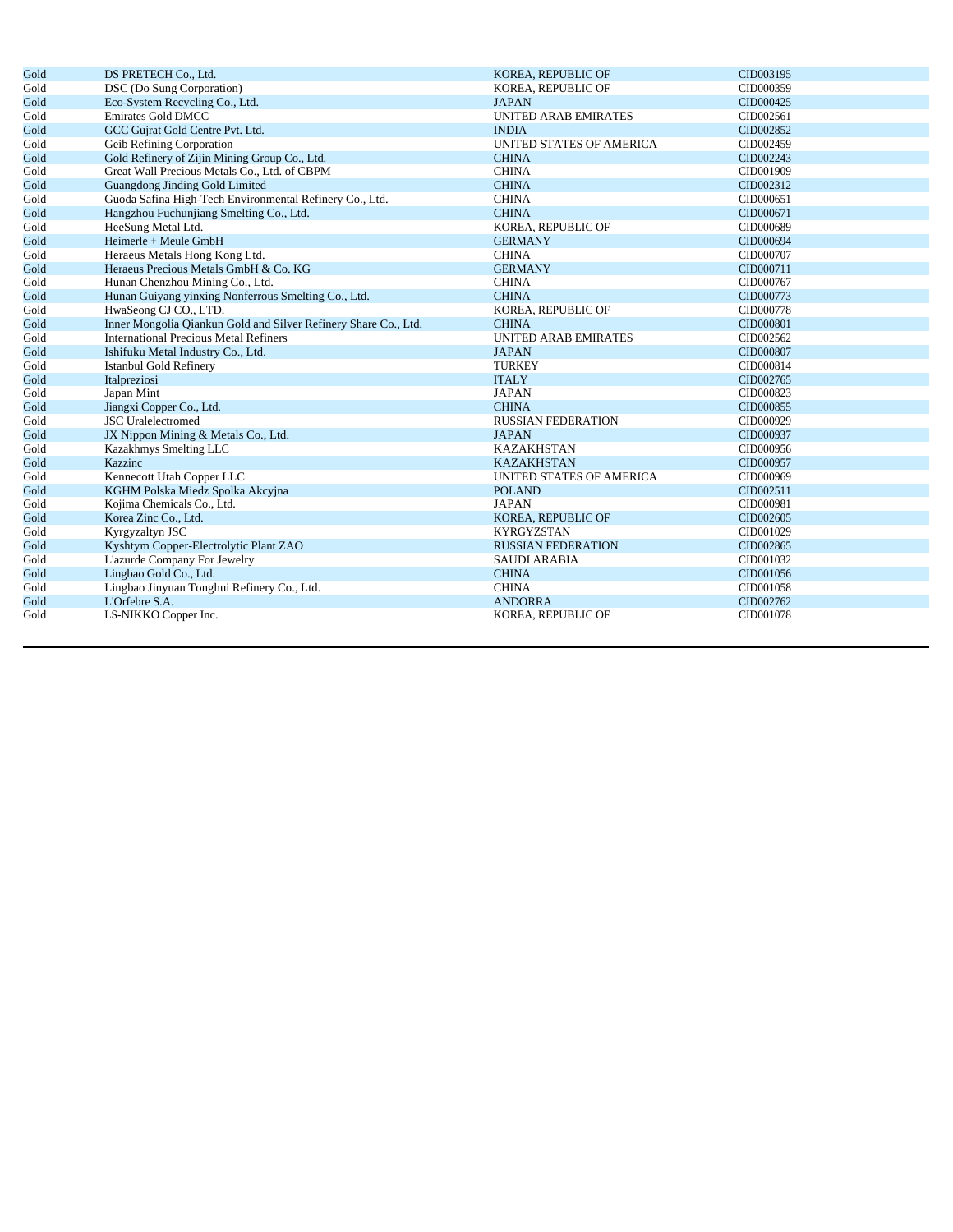| Gold | Luoyang Zijin Yinhui Gold Refinery Co., Ltd.                  | <b>CHINA</b>                    | CID001093 |
|------|---------------------------------------------------------------|---------------------------------|-----------|
| Gold | <b>Marsam Metals</b>                                          | <b>BRAZIL</b>                   | CID002606 |
| Gold | Materion                                                      | <b>UNITED STATES OF AMERICA</b> | CID001113 |
| Gold | Matsuda Sangyo Co., Ltd.                                      | <b>JAPAN</b>                    | CID001119 |
| Gold | Metalor Technologies (Hong Kong) Ltd.                         | <b>CHINA</b>                    | CID001149 |
| Gold | Metalor Technologies (Singapore) Pte., Ltd.                   | <b>SINGAPORE</b>                | CID001152 |
| Gold | Metalor Technologies (Suzhou) Ltd.                            | <b>CHINA</b>                    | CID001147 |
| Gold | Metalor Technologies S.A.                                     | <b>SWITZERLAND</b>              | CID001153 |
| Gold | <b>Metalor USA Refining Corporation</b>                       | <b>UNITED STATES OF AMERICA</b> | CID001157 |
| Gold | Metalurgica Met-Mex Penoles S.A. De C.V.                      | <b>MEXICO</b>                   | CID001161 |
| Gold | Mitsubishi Materials Corporation                              | <b>JAPAN</b>                    | CID001188 |
| Gold | Mitsui Mining and Smelting Co., Ltd.                          | <b>JAPAN</b>                    | CID001193 |
| Gold | MMTC-PAMP India Pvt., Ltd.                                    | <b>INDIA</b>                    | CID002509 |
| Gold | Morris and Watson                                             | <b>NEW ZEALAND</b>              | CID002282 |
| Gold | Morris and Watson Gold Coast                                  | <b>AUSTRALIA</b>                | CID002866 |
| Gold | Moscow Special Alloys Processing Plant                        | <b>RUSSIAN FEDERATION</b>       | CID001204 |
| Gold | Nadir Metal Rafineri San. Ve Tic. A.S.                        | <b>TURKEY</b>                   | CID001220 |
| Gold | Navoi Mining and Metallurgical Combinat                       | <b>UZBEKISTAN</b>               | CID001236 |
| Gold | NH Recytech Company                                           | KOREA, REPUBLIC OF              | CID003189 |
| Gold | Nihon Material Co., Ltd.                                      | <b>JAPAN</b>                    | CID001259 |
| Gold | Ogussa Osterreichische Gold- und Silber-Scheideanstalt GmbH   | <b>AUSTRIA</b>                  | CID002779 |
| Gold | Ohura Precious Metal Industry Co., Ltd.                       | <b>JAPAN</b>                    | CID001325 |
| Gold | OJSC "The Gulidov Krasnoyarsk Non-Ferrous Metals Plant" (OJSC | <b>RUSSIAN FEDERATION</b>       | CID001326 |
|      | Krastsvetmet)                                                 |                                 |           |
| Gold | <b>OJSC Novosibirsk Refinery</b>                              | <b>RUSSIAN FEDERATION</b>       | CID000493 |
| Gold | PAMP S.A.                                                     | <b>SWITZERLAND</b>              | CID001352 |
| Gold | Pease & Curren                                                | UNITED STATES OF AMERICA        | CID002872 |
| Gold | Penglai Penggang Gold Industry Co., Ltd.                      | <b>CHINA</b>                    | CID001362 |
| Gold | Planta Recuperadora de Metales SpA                            | <b>CHILE</b>                    | CID002919 |
| Gold | Prioksky Plant of Non-Ferrous Metals                          | <b>RUSSIAN FEDERATION</b>       | CID001386 |
| Gold | PT Aneka Tambang (Persero) Tbk                                | <b>INDONESIA</b>                | CID001397 |
| Gold | PX Precinox S.A.                                              | <b>SWITZERLAND</b>              | CID001498 |
| Gold | QG Refining, LLC                                              | UNITED STATES OF AMERICA        | CID003324 |
| Gold | Rand Refinery (Pty) Ltd.                                      | <b>SOUTH AFRICA</b>             | CID001512 |
| Gold | Refinery of Seemine Gold Co., Ltd.                            | <b>CHINA</b>                    | CID000522 |
| Gold | REMONDIS PMR B.V.                                             | <b>NETHERLANDS</b>              | CID002582 |
| Gold | Royal Canadian Mint                                           | <b>CANADA</b>                   | CID001534 |
| Gold | <b>SAAMP</b>                                                  | <b>FRANCE</b>                   | CID002761 |
| Gold | Sabin Metal Corp.                                             | UNITED STATES OF AMERICA        | CID001546 |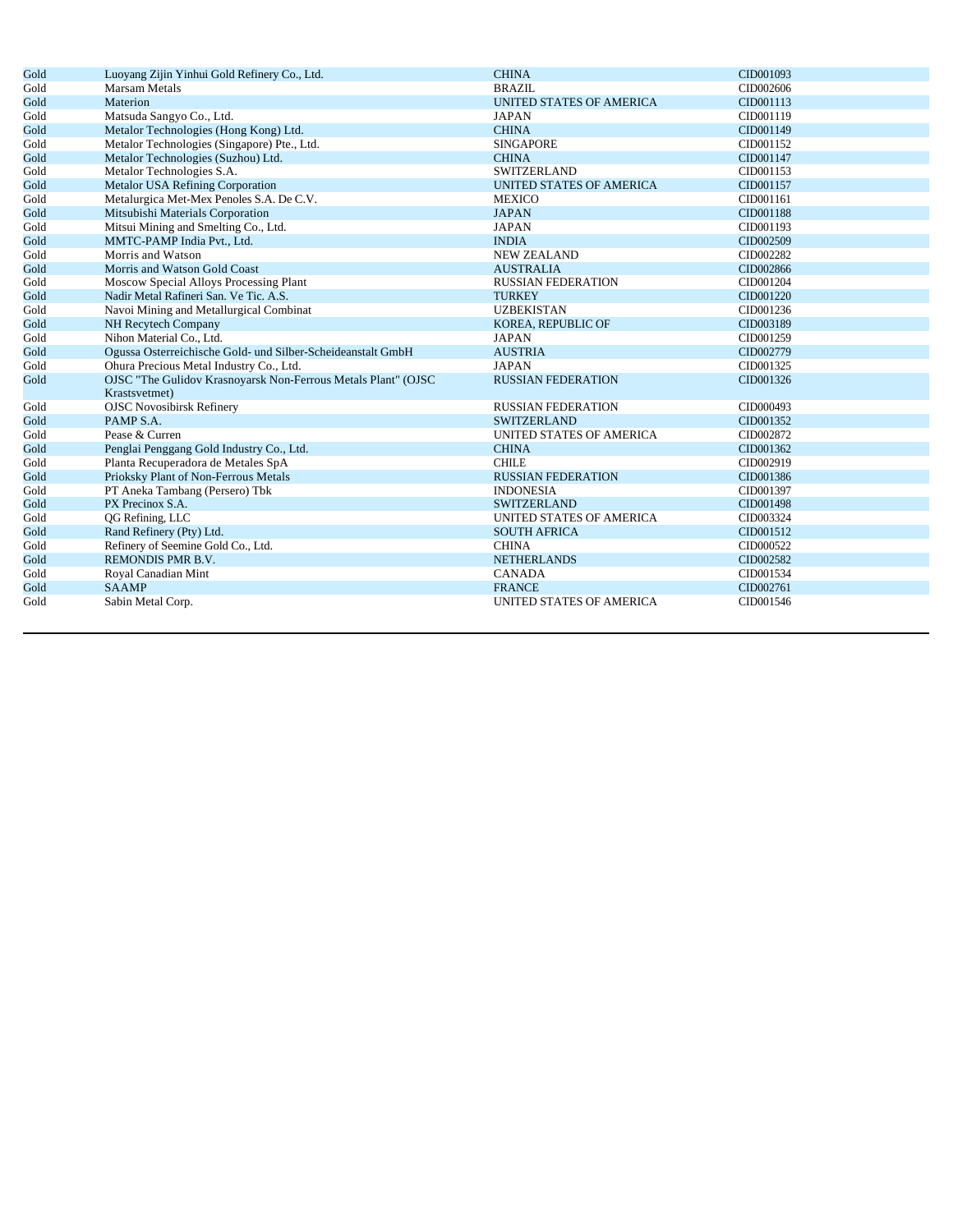| Gold     | Safimet S.p.A                                                        | <b>ITALY</b>              | CID002973 |
|----------|----------------------------------------------------------------------|---------------------------|-----------|
| Gold     | Sai Refinery                                                         | <b>INDIA</b>              | CID002853 |
| Gold     | Samwon Metals Corp.                                                  | KOREA, REPUBLIC OF        | CID001562 |
| Gold     | SAXONIA Edelmetalle GmbH                                             | <b>GERMANY</b>            | CID002777 |
| Gold     | SEMPSA Joyeria Plateria S.A.                                         | <b>SPAIN</b>              | CID001585 |
| Gold     | Shandong Humon Smelting Co., Ltd.                                    | <b>CHINA</b>              | CID002525 |
| Gold     | Shandong Tiancheng Biological Gold Industrial Co., Ltd.              | <b>CHINA</b>              | CID001619 |
| Gold     | Shandong Zhaojin Gold & Silver Refinery Co., Ltd.                    | <b>CHINA</b>              | CID001622 |
| Gold     | Sichuan Tianze Precious Metals Co., Ltd.                             | <b>CHINA</b>              | CID001736 |
| Gold     | Singway Technology Co., Ltd.                                         | TAIWAN, PROVINCE OF CHINA | CID002516 |
| Gold     | SOE Shyolkovsky Factory of Secondary Precious Metals                 | <b>RUSSIAN FEDERATION</b> | CID001756 |
| Gold     | Solar Applied Materials Technology Corp.                             | TAIWAN, PROVINCE OF CHINA | CID001761 |
| Gold     | State Research Institute Center for Physical Sciences and Technology | <b>LITHUANIA</b>          | CID003153 |
| Gold     | Sumitomo Metal Mining Co., Ltd.                                      | <b>JAPAN</b>              | CID001798 |
| Gold     | SungEel HiMetal Co., Ltd.                                            | KOREA, REPUBLIC OF        | CID002918 |
| Gold     | T.C.A S.p.A                                                          | <b>ITALY</b>              | CID002580 |
| Gold     | Tanaka Kikinzoku Kogyo K.K.                                          | <b>JAPAN</b>              | CID001875 |
| Gold     | The Refinery of Shandong Gold Mining Co., Ltd.                       | <b>CHINA</b>              | CID001916 |
| Gold     | Tokuriki Honten Co., Ltd.                                            | <b>JAPAN</b>              | CID001938 |
| Gold     | Tongling Nonferrous Metals Group Co., Ltd.                           | <b>CHINA</b>              | CID001947 |
| Gold     | TOO Tau-Ken-Altyn                                                    | <b>KAZAKHSTAN</b>         | CID002615 |
| Gold     | Torecom                                                              | KOREA, REPUBLIC OF        | CID001955 |
| Gold     | Umicore Brasil Ltda.                                                 | <b>BRAZIL</b>             | CID001977 |
| Gold     | Umicore Precious Metals Thailand                                     | <b>THAILAND</b>           | CID002314 |
| Gold     | Umicore S.A. Business Unit Precious Metals Refining                  | <b>BELGIUM</b>            | CID001980 |
| Gold     | United Precious Metal Refining, Inc.                                 | UNITED STATES OF AMERICA  | CID001993 |
| Gold     | Valcambi S.A.                                                        | <b>SWITZERLAND</b>        | CID002003 |
| Gold     | Western Australian Mint (T/a The Perth Mint)                         | <b>AUSTRALIA</b>          | CID002030 |
| Gold     | WIELAND Edelmetalle GmbH                                             | <b>GERMANY</b>            | CID002778 |
| Gold     | Yamakin Co., Ltd.                                                    | <b>JAPAN</b>              | CID002100 |
| Gold     | Yokohama Metal Co., Ltd.                                             | <b>JAPAN</b>              | CID002129 |
| Gold     | Yunnan Copper Industry Co., Ltd.                                     | <b>CHINA</b>              | CID000197 |
| Gold     | Zhongyuan Gold Smelter of Zhongjin Gold Corporation                  | <b>CHINA</b>              | CID002224 |
| Tantalum | Asaka Riken Co., Ltd.                                                | <b>JAPAN</b>              | CID000092 |
| Tantalum | Changsha South Tantalum Niobium Co., Ltd.                            | <b>CHINA</b>              | CID000211 |
| Tantalum | D Block Metals, LLC                                                  | UNITED STATES OF AMERICA  | CID002504 |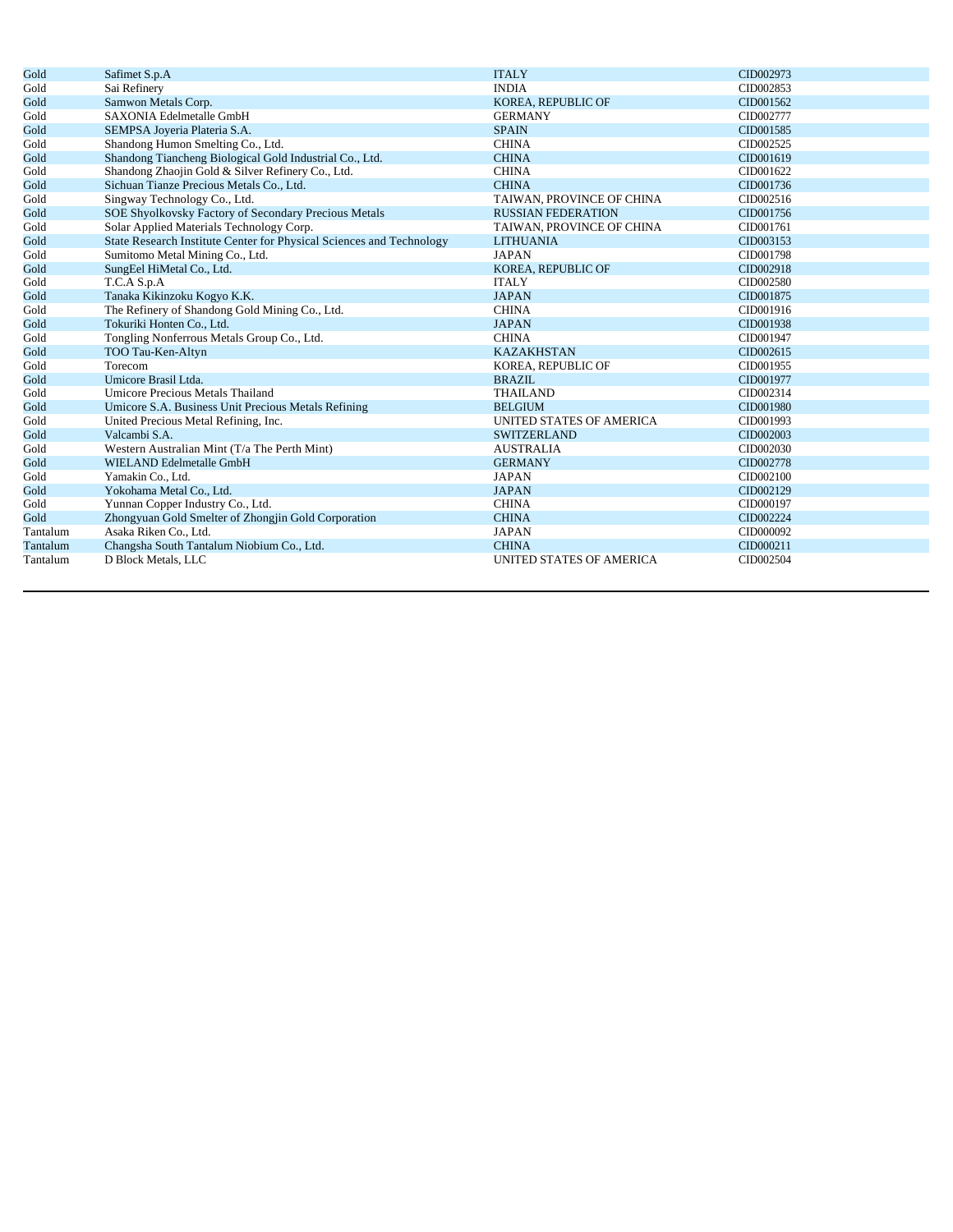| Tantalum | Exotech Inc.                                      | <b>UNITED STATES OF AMERICA</b> | CID000456 |
|----------|---------------------------------------------------|---------------------------------|-----------|
| Tantalum | F&X Electro-Materials Ltd.                        | <b>CHINA</b>                    | CID000460 |
| Tantalum | FIR Metals & Resource Ltd.                        | <b>CHINA</b>                    | CID002505 |
| Tantalum | Global Advanced Metals Aizu                       | <b>JAPAN</b>                    | CID002558 |
| Tantalum | Global Advanced Metals Boyertown                  | <b>UNITED STATES OF AMERICA</b> | CID002557 |
| Tantalum | Guangdong Rising Rare Metals-EO Materials Ltd.    | <b>CHINA</b>                    | CID000291 |
| Tantalum | Guangdong Zhiyuan New Material Co., Ltd.          | <b>CHINA</b>                    | CID000616 |
| Tantalum | H.C. Starck Co., Ltd.                             | <b>THAILAND</b>                 | CID002544 |
| Tantalum | H.C. Starck Hermsdorf GmbH                        | <b>GERMANY</b>                  | CID002547 |
| Tantalum | H.C. Starck Inc.                                  | UNITED STATES OF AMERICA        | CID002548 |
| Tantalum | H.C. Starck Ltd.                                  | <b>JAPAN</b>                    | CID002549 |
| Tantalum | H.C. Starck Smelting GmbH & Co. KG                | <b>GERMANY</b>                  | CID002550 |
| Tantalum | H.C. Starck Tantalum and Niobium GmbH             | <b>GERMANY</b>                  | CID002545 |
| Tantalum | Hengyang King Xing Lifeng New Materials Co., Ltd. | <b>CHINA</b>                    | CID002492 |
| Tantalum | Jiangxi Dinghai Tantalum & Niobium Co., Ltd.      | <b>CHINA</b>                    | CID002512 |
| Tantalum | Jiangxi Tuohong New Raw Material                  | <b>CHINA</b>                    | CID002842 |
| Tantalum | Jiujiang Janny New Material Co., Ltd.             | <b>CHINA</b>                    | CID003191 |
| Tantalum | JiuJiang JinXin Nonferrous Metals Co., Ltd.       | <b>CHINA</b>                    | CID000914 |
| Tantalum | Jiujiang Tanbre Co., Ltd.                         | <b>CHINA</b>                    | CID000917 |
| Tantalum | Jiujiang Zhongao Tantalum & Niobium Co., Ltd.     | <b>CHINA</b>                    | CID002506 |
| Tantalum | <b>KEMET Blue Metals</b>                          | <b>MEXICO</b>                   | CID002539 |
| Tantalum | <b>KEMET Blue Powder</b>                          | UNITED STATES OF AMERICA        | CID002568 |
| Tantalum | LSM Brasil S.A.                                   | <b>BRAZIL</b>                   | CID001076 |
| Tantalum | Metallurgical Products India Pvt., Ltd.           | <b>INDIA</b>                    | CID001163 |
| Tantalum | Mineracao Taboca S.A.                             | <b>BRAZIL</b>                   | CID001175 |
| Tantalum | Mitsui Mining and Smelting Co., Ltd.              | <b>JAPAN</b>                    | CID001192 |
| Tantalum | Ningxia Orient Tantalum Industry Co., Ltd.        | <b>CHINA</b>                    | CID001277 |
| Tantalum | <b>NPM Silmet AS</b>                              | <b>ESTONIA</b>                  | CID001200 |
| Tantalum | Power Resources Ltd.                              | NORTH MACEDONIA, REPUBLIC OF    | CID002847 |
| Tantalum | <b>OuantumClean</b>                               | UNITED STATES OF AMERICA        | CID001508 |
| Tantalum | Resind Industria e Comercio Ltda.                 | <b>BRAZIL</b>                   | CID002707 |
| Tantalum | Solikamsk Magnesium Works OAO                     | <b>RUSSIAN FEDERATION</b>       | CID001769 |
| Tantalum | Taki Chemical Co., Ltd.                           | <b>JAPAN</b>                    | CID001869 |
| Tantalum | <b>Telex Metals</b>                               | UNITED STATES OF AMERICA        | CID001891 |
| Tantalum | Ulba Metallurgical Plant JSC                      | <b>KAZAKHSTAN</b>               | CID001969 |
| Tantalum | XinXing HaoRong Electronic Material Co., Ltd.     | <b>CHINA</b>                    | CID002508 |
| Tantalum | Yanling Jincheng Tantalum & Niobium Co., Ltd.     | <b>CHINA</b>                    | CID001522 |
| Tin      | Alpha                                             | UNITED STATES OF AMERICA        | CID000292 |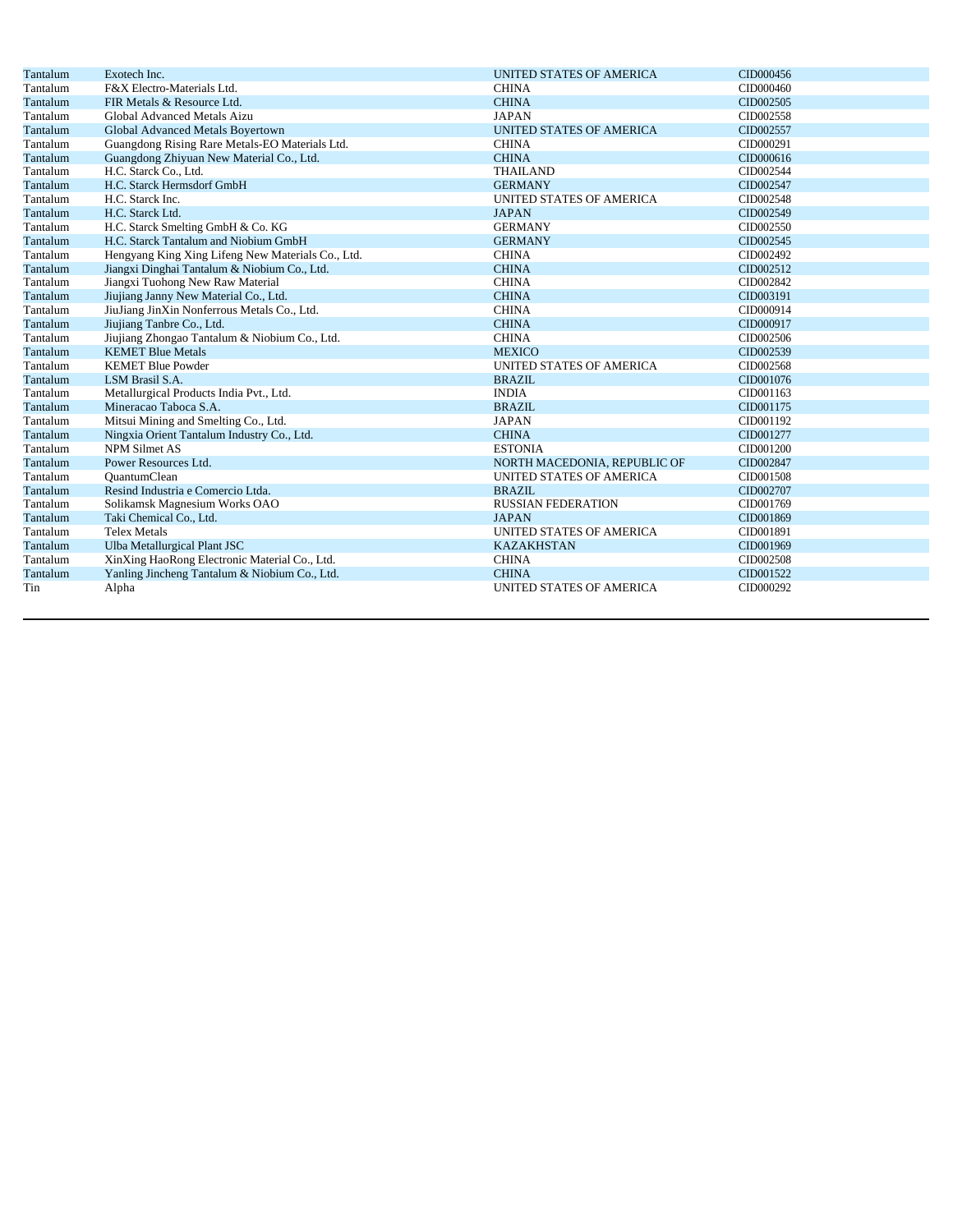| Tin                                  | An Vinh Joint Stock Mineral Processing Company      | <b>VIET NAM</b>                         | CID002703 |
|--------------------------------------|-----------------------------------------------------|-----------------------------------------|-----------|
| Tin                                  | Chenzhou Yunxiang Mining and Metallurgy Co., Ltd.   | <b>CHINA</b>                            | CID000228 |
| Tin                                  | Chifeng Dajingzi Tin Industry Co., Ltd.             | <b>CHINA</b>                            | CID003190 |
| Tin                                  | China Tin Group Co., Ltd.                           | <b>CHINA</b>                            | CID001070 |
| Tin                                  | CV Dua Sekawan                                      | <b>INDONESIA</b>                        | CID002592 |
| Tin                                  | CV Gita Pesona                                      | <b>INDONESIA</b>                        | CID000306 |
| Tin                                  | <b>CV United Smelting</b>                           | <b>INDONESIA</b>                        | CID000315 |
| Tin                                  | CV Venus Inti Perkasa                               | <b>INDONESIA</b>                        | CID002455 |
| Tin                                  | Dongguan CiEXPO Environmental Engineering Co., Ltd. | <b>CHINA</b>                            | CID003356 |
| Tin                                  | Dowa                                                | <b>JAPAN</b>                            | CID000402 |
| Tin                                  | <b>EM Vinto</b>                                     | <b>BOLIVIA (PLURINATIONAL STATE OF)</b> | CID000438 |
| Tin                                  | Estanho de Rondonia S.A.                            | <b>BRAZIL</b>                           | CID000448 |
| Tin                                  | <b>Fenix Metals</b>                                 | <b>POLAND</b>                           | CID000468 |
| Tin                                  | Gejiu Fengming Metallurgy Chemical Plant            | <b>CHINA</b>                            | CID002848 |
| Tin                                  | Gejiu Kai Meng Industry and Trade LLC               | <b>CHINA</b>                            | CID000942 |
| Tin                                  | Gejiu Non-Ferrous Metal Processing Co., Ltd.        | <b>CHINA</b>                            | CID000538 |
| Tin                                  | Gejiu Yunxin Nonferrous Electrolysis Co., Ltd.      | <b>CHINA</b>                            | CID001908 |
| Tin                                  | Gejiu Zili Mining And Metallurgy Co., Ltd.          | <b>CHINA</b>                            | CID000555 |
| Tin                                  | Guangdong Hanhe Non-Ferrous Metal Co., Ltd.         | <b>CHINA</b>                            | CID003116 |
| Tin                                  | Guanyang Guida Nonferrous Metal Smelting Plant      | <b>CHINA</b>                            | CID002849 |
| Tin                                  | Huichang Jinshunda Tin Co., Ltd.                    | <b>CHINA</b>                            | CID000760 |
| Tin                                  | Jiangxi New Nanshan Technology Ltd.                 | <b>CHINA</b>                            | CID001231 |
| Tin                                  | Magnu's Minerais Metais e Ligas Ltda.               | <b>BRAZIL</b>                           | CID002468 |
| Tin                                  | Malaysia Smelting Corporation (MSC)                 | <b>MALAYSIA</b>                         | CID001105 |
| Tin                                  | Melt Metais e Ligas S.A.                            | <b>BRAZIL</b>                           | CID002500 |
| Tin                                  | Metallic Resources, Inc.                            | UNITED STATES OF AMERICA                | CID001142 |
| Tin                                  | Metallo Belgium N.V.                                | <b>BELGIUM</b>                          | CID002773 |
| Tin                                  | Metallo Spain S.L.U.                                | <b>SPAIN</b>                            | CID002774 |
| Tin                                  | Mineracao Taboca S.A.                               | <b>BRAZIL</b>                           | CID001173 |
| Tin                                  | Minsur                                              | <b>PERU</b>                             | CID001182 |
| Tin                                  | Mitsubishi Materials Corporation                    | <b>JAPAN</b>                            | CID001191 |
| Tin                                  | Modeltech Sdn Bhd                                   | <b>MALAYSIA</b>                         | CID002858 |
| Tin                                  | Nghe Tinh Non-Ferrous Metals Joint Stock Company    | <b>VIET NAM</b>                         | CID002573 |
| Tin                                  | O.M. Manufacturing (Thailand) Co., Ltd.             | <b>THAILAND</b>                         | CID001314 |
| Tin                                  | O.M. Manufacturing Philippines, Inc.                | <b>PHILIPPINES</b>                      | CID002517 |
| Tin<br>Operaciones Metalurgicas S.A. |                                                     |                                         |           |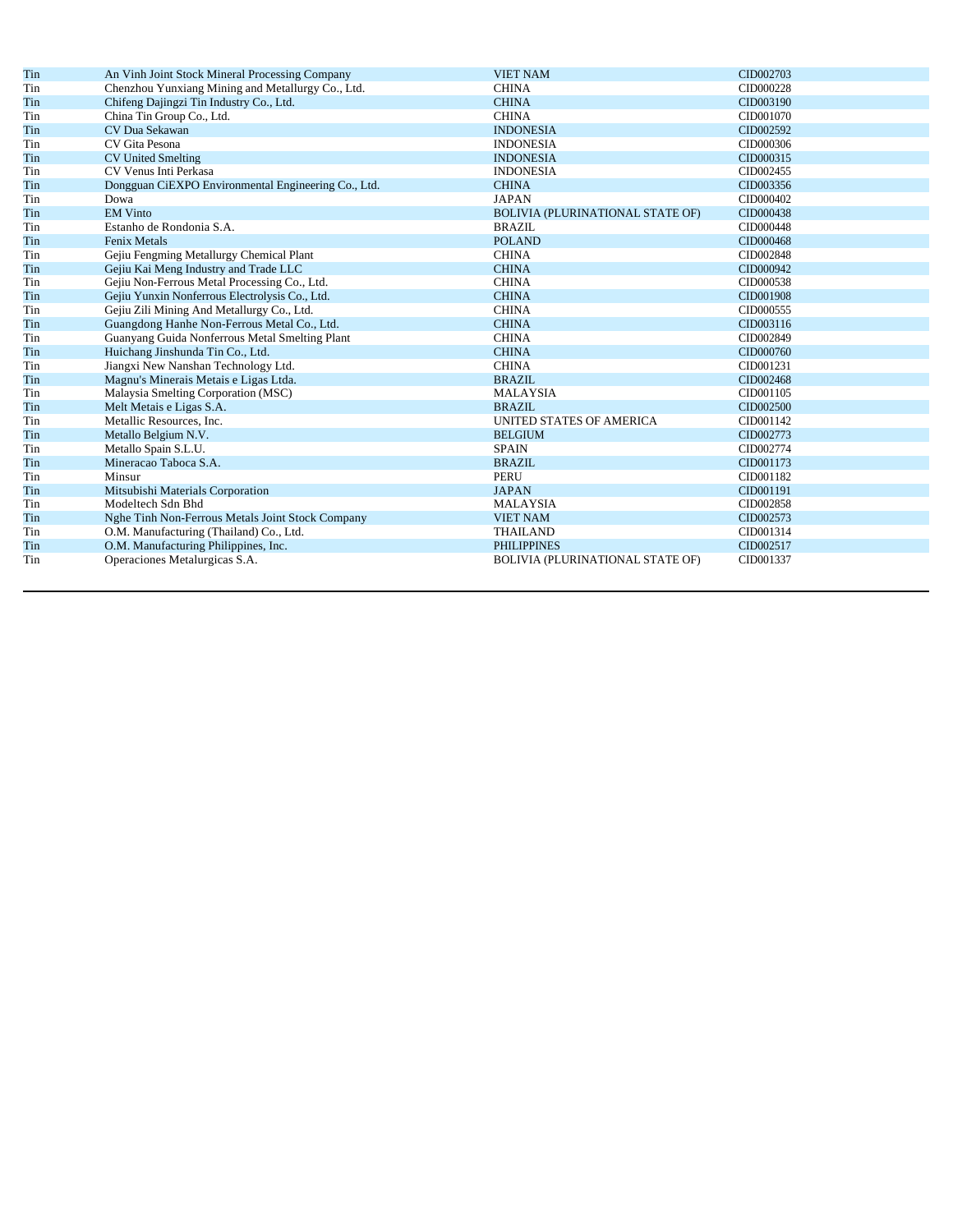| Tin | Pongpipat Company Limited                          | <b>MYANMAR</b>                  | CID003208 |
|-----|----------------------------------------------------|---------------------------------|-----------|
| Tin | PT Aries Kencana Sejahtera                         | <b>INDONESIA</b>                | CID000309 |
| Tin | PT Artha Cipta Langgeng                            | <b>INDONESIA</b>                | CID001399 |
| Tin | PT ATD Makmur Mandiri Jaya                         | <b>INDONESIA</b>                | CID002503 |
| Tin | PT Babel Inti Perkasa                              | <b>INDONESIA</b>                | CID001402 |
| Tin | PT Babel Surya Alam Lestari                        | <b>INDONESIA</b>                | CID001406 |
| Tin | PT Bangka Prima Tin                                | <b>INDONESIA</b>                | CID002776 |
| Tin | PT Bangka Serumpun                                 | <b>INDONESIA</b>                | CID003205 |
| Tin | PT Bangka Tin Industry                             | <b>INDONESIA</b>                | CID001419 |
| Tin | PT Belitung Industri Sejahtera                     | <b>INDONESIA</b>                | CID001421 |
| Tin | PT Bukit Timah                                     | <b>INDONESIA</b>                | CID001428 |
| Tin | PT DS Jaya Abadi                                   | <b>INDONESIA</b>                | CID001434 |
| Tin | PT Inti Stania Prima                               | <b>INDONESIA</b>                | CID002530 |
| Tin | PT Kijang Jaya Mandiri                             | <b>INDONESIA</b>                | CID002829 |
| Tin | PT Menara Cipta Mulia                              | <b>INDONESIA</b>                | CID002835 |
| Tin | PT Mitra Stania Prima                              | <b>INDONESIA</b>                | CID001453 |
| Tin | PT Panca Mega Persada                              | <b>INDONESIA</b>                | CID001457 |
| Tin | PT Premium Tin Indonesia                           | <b>INDONESIA</b>                | CID000313 |
| Tin | PT Prima Timah Utama                               | <b>INDONESIA</b>                | CID001458 |
| Tin | PT Rajawali Rimba Perkasa                          | <b>INDONESIA</b>                | CID003381 |
| Tin | PT Rajehan Ariq                                    | <b>INDONESIA</b>                | CID002593 |
| Tin | PT Refined Bangka Tin                              | <b>INDONESIA</b>                | CID001460 |
| Tin | PT Sariwiguna Binasentosa                          | <b>INDONESIA</b>                | CID001463 |
| Tin | PT Stanindo Inti Perkasa                           | <b>INDONESIA</b>                | CID001468 |
| Tin | PT Sukses Inti Makmur                              | <b>INDONESIA</b>                | CID002816 |
| Tin | PT Sumber Jaya Indah                               | <b>INDONESIA</b>                | CID001471 |
| Tin | PT Timah Tbk Kundur                                | <b>INDONESIA</b>                | CID001477 |
| Tin | PT Timah Tbk Mentok                                | <b>INDONESIA</b>                | CID001482 |
| Tin | PT Tinindo Inter Nusa                              | <b>INDONESIA</b>                | CID001490 |
| Tin | PT Tirus Putra Mandiri                             | <b>INDONESIA</b>                | CID002478 |
| Tin | PT Tommy Utama                                     | <b>INDONESIA</b>                | CID001493 |
| Tin | Resind Industria e Comercio Ltda.                  | <b>BRAZIL</b>                   | CID002706 |
| Tin | Rui Da Hung                                        | TAIWAN, PROVINCE OF CHINA       | CID001539 |
| Tin | Soft Metais Ltda.                                  | <b>BRAZIL</b>                   | CID001758 |
| Tin | Super Ligas                                        | <b>BRAZIL</b>                   | CID002756 |
| Tin | Thaisarco                                          | <b>THAILAND</b>                 | CID001898 |
| Tin | Tin Technology & Refining                          | <b>UNITED STATES OF AMERICA</b> | CID003325 |
| Tin | Tuyen Quang Non-Ferrous Metals Joint Stock Company | <b>VIET NAM</b>                 | CID002574 |
| Tin | White Solder Metalurgia e Mineracao Ltda.          | <b>BRAZIL</b>                   | CID002036 |
| Tin | Yunnan Chengfeng Non-ferrous Metals Co., Ltd.      | <b>CHINA</b>                    | CID002158 |
| Tin | Yunnan Tin Company Limited                         | <b>CHINA</b>                    | CID002180 |
|     |                                                    |                                 |           |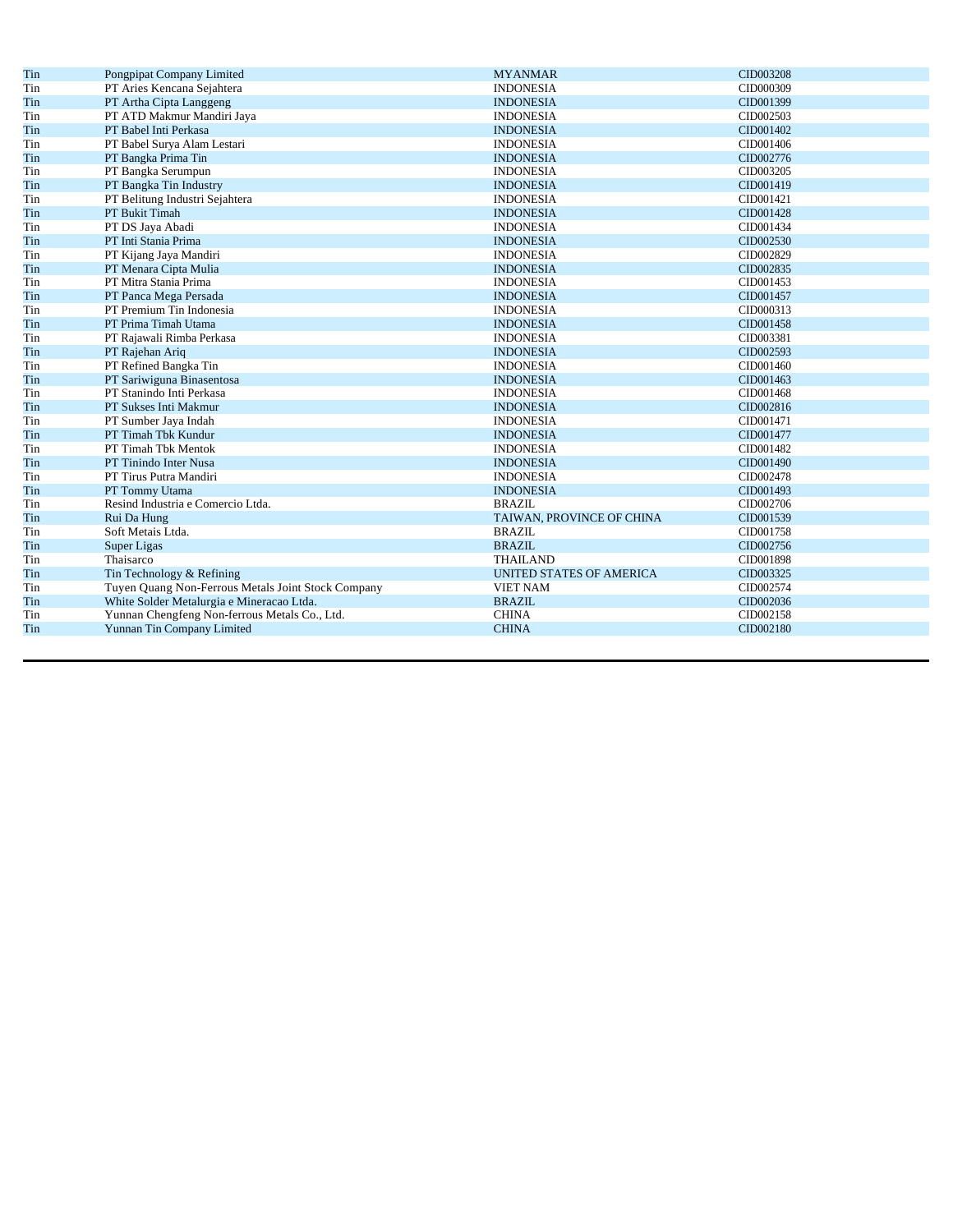| Tungsten | A.L.M.T. Corp.                                                | <b>JAPAN</b>                    | CID000004 |
|----------|---------------------------------------------------------------|---------------------------------|-----------|
| Tungsten | <b>ACL Metais Eireli</b>                                      | <b>BRAZIL</b>                   | CID002833 |
| Tungsten | Asia Tungsten Products Vietnam Ltd.                           | <b>VIET NAM</b>                 | CID002502 |
| Tungsten | Chenzhou Diamond Tungsten Products Co., Ltd.                  | <b>CHINA</b>                    | CID002513 |
| Tungsten | Chongyi Zhangyuan Tungsten Co., Ltd.                          | <b>CHINA</b>                    | CID000258 |
| Tungsten | Fujian Jinxin Tungsten Co., Ltd.                              | <b>CHINA</b>                    | CID000499 |
| Tungsten | Ganzhou Haichuang Tungsten Co., Ltd.                          | <b>CHINA</b>                    | CID002645 |
| Tungsten | Ganzhou Huaxing Tungsten Products Co., Ltd.                   | <b>CHINA</b>                    | CID000875 |
| Tungsten | Ganzhou Jiangwu Ferrotungsten Co., Ltd.                       | <b>CHINA</b>                    | CID002315 |
| Tungsten | Ganzhou Seadragon W & Mo Co., Ltd.                            | <b>CHINA</b>                    | CID002494 |
| Tungsten | Global Tungsten & Powders Corp.                               | <b>UNITED STATES OF AMERICA</b> | CID000568 |
| Tungsten | Guangdong Xianglu Tungsten Co., Ltd.                          | <b>CHINA</b>                    | CID000218 |
| Tungsten | H.C. Starck Smelting GmbH & Co. KG                            | <b>GERMANY</b>                  | CID002542 |
| Tungsten | H.C. Starck Tungsten GmbH                                     | <b>GERMANY</b>                  | CID002541 |
| Tungsten | Hunan Chenzhou Mining Co., Ltd.                               | <b>CHINA</b>                    | CID000766 |
| Tungsten | Hunan Chuangda Vanadium Tungsten Co., Ltd. Wuji               | <b>CHINA</b>                    | CID002579 |
| Tungsten | Hunan Chunchang Nonferrous Metals Co., Ltd.                   | <b>CHINA</b>                    | CID000769 |
| Tungsten | Hunan Litian Tungsten Industry Co., Ltd.                      | <b>CHINA</b>                    | CID003182 |
| Tungsten | Hydrometallurg, JSC                                           | <b>RUSSIAN FEDERATION</b>       | CID002649 |
| Tungsten | Japan New Metals Co., Ltd.                                    | <b>JAPAN</b>                    | CID000825 |
| Tungsten | Jiangwu H.C. Starck Tungsten Products Co., Ltd.               | <b>CHINA</b>                    | CID002551 |
| Tungsten | Jiangxi Dayu Longxintai Tungsten Co., Ltd.                    | <b>CHINA</b>                    | CID002647 |
| Tungsten | Jiangxi Gan Bei Tungsten Co., Ltd.                            | <b>CHINA</b>                    | CID002321 |
| Tungsten | Jiangxi Minmetals Gao'an Non-ferrous Metals Co., Ltd.         | <b>CHINA</b>                    | CID002313 |
| Tungsten | Jiangxi Tonggu Non-ferrous Metallurgical & Chemical Co., Ltd. | <b>CHINA</b>                    | CID002318 |
| Tungsten | Jiangxi Xinsheng Tungsten Industry Co., Ltd.                  | <b>CHINA</b>                    | CID002317 |
| Tungsten | Jiangxi Yaosheng Tungsten Co., Ltd.                           | <b>CHINA</b>                    | CID002316 |
| Tungsten | <b>Kennametal Fallon</b>                                      | UNITED STATES OF AMERICA        | CID000966 |
| Tungsten | <b>Kennametal Huntsville</b>                                  | UNITED STATES OF AMERICA        | CID000105 |
| Tungsten | Malipo Haiyu Tungsten Co., Ltd.                               | <b>CHINA</b>                    | CID002319 |
| Tungsten | Masan Tungsten Chemical LLC (MTC)                             | <b>VIET NAM</b>                 | CID002543 |
| Tungsten | Moliren Ltd.                                                  | <b>RUSSIAN FEDERATION</b>       | CID002845 |
| Tungsten | Niagara Refining LLC                                          | <b>UNITED STATES OF AMERICA</b> | CID002589 |
| Tungsten | Philippine Chuangxin Industrial Co., Inc.                     | <b>PHILIPPINES</b>              | CID002827 |
| Tungsten | South-East Nonferrous Metal Company Limited of Hengyang City  | <b>CHINA</b>                    | CID002815 |
| Tungsten | Tejing (Vietnam) Tungsten Co., Ltd.                           | <b>VIET NAM</b>                 | CID001889 |
| Tungsten | Unecha Refractory metals plant                                | <b>RUSSIAN FEDERATION</b>       | CID002724 |
| Tungsten | Wolfram Bergbau und Hutten AG                                 | <b>AUSTRIA</b>                  | CID002044 |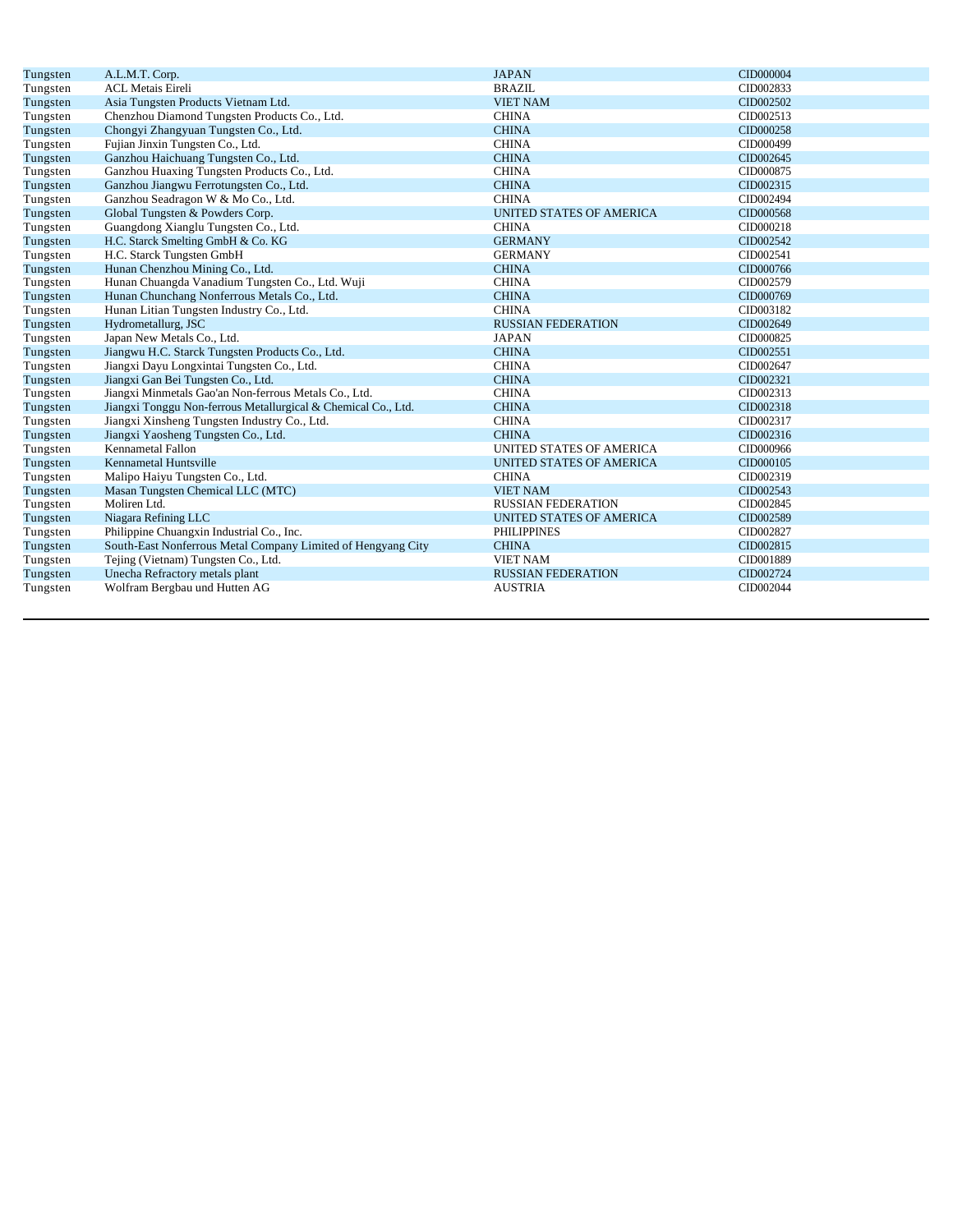| Tungsten | Woltech Korea Co., Ltd.                                     | KOREA, REPUBLIC OF | CID002843 |
|----------|-------------------------------------------------------------|--------------------|-----------|
| Tungsten | Xiamen Tungsten (H.C.) Co., Ltd.                            | CHINA              | CID002320 |
| Tungsten | Xiamen Tungsten Co., Ltd.                                   | CHINA              | CID002082 |
| Tungsten | Xinfeng Huarui Tungsten & Molybdenum New Material Co., Ltd. | <b>CHINA</b>       | CID002830 |
| Tungsten | Xinhai Rendan Shaoguan Tungsten Co., Ltd.                   | CHINA              | CID002095 |

### **V. Future Due Diligence**

We will continue to communicate our expectations and information requirements to our direct suppliers. Over time, we anticipate that the amount of information available globally on the traceability and sourcing of these ores will increase and improve our knowledge. We will continue to make inquiries to our direct suppliers and undertake additional risk assessments when potentially relevant changes in facts or circumstances are identified. If we become aware of a supplier whose due diligence needs improvement, we may continue the trade relationship while that supplier improves its compliance program. We expect our suppliers to take similar measures with their suppliers to ensure alignment throughout the supply chain.

In addition to those above, the Company will undertake the following steps during the next compliance period:

Review the conflict minerals policy statement and update if necessary.

Continue to collect responses from suppliers using the most recent revision of the CMRT.

Engage with suppliers that did not provide a response in 2018 or provided incomplete responses to enhance our data collection for 2019.

Monitor and track performance of risk mitigation efforts.

Continue engagement with smelters by sending letters to those that have not been audited as conformant.

Send messages to our suppliers to engage with these smelters.

Compare and validate RCOI results to information collected via independent third-party audit programs, such as the RMI.

Encourage responsible sourcing from the DRC and adjoining countries.